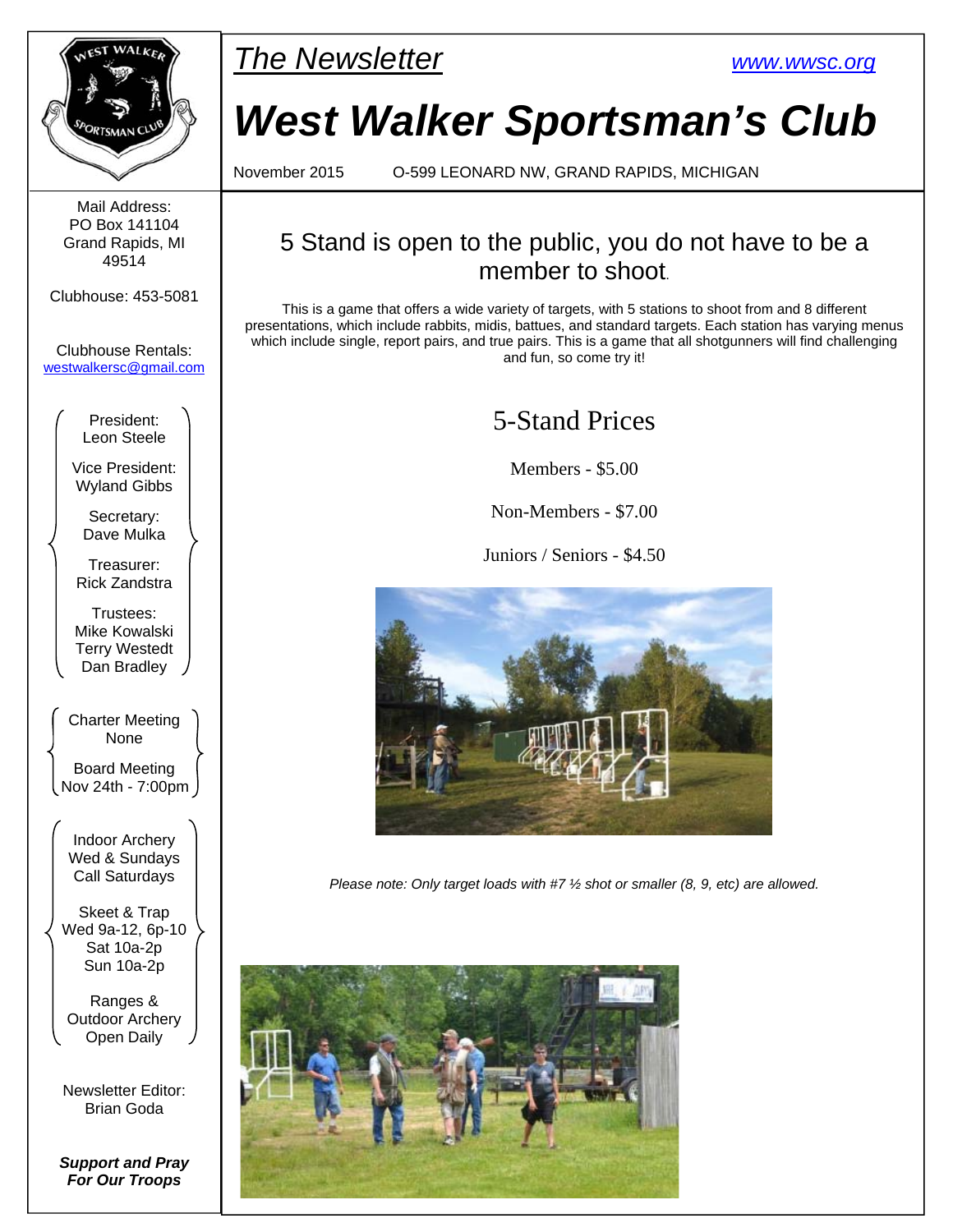## **Morning Archery League**

Thursday  $-9$  A.M. Starts January 14th 10 week season Members \$70, Charters \$60, Children 16 and under \$35 Sign-ups at the clubhouse or range office Contact Dave Whitney if you have any questions, 835-5814



# **Evening Archery League**

Monday  $-6$  P.M. Starts January 11<sup>th</sup> 10 week season Members \$70, Charters \$60, Children 16 and under \$35 Max 32 adults, 8 children No signups after December 28<sup>th</sup> Sign-ups at the clubhouse or range office Contact Chris Ferrari if you have any questions, 885-7057





It took a lot of time and hard work, and we hope by now everyone has seen the completed fences that were built on the skeet fields. The last fence, the north fence between skeet field two and five stand was completed on October 12th. The projects final touch came when Chris Ferrari added benches and gun rests on each fence. We had a lot of help from charters, as well as a few associates, help to complete this huge project that was started during charter clean-up day on April 25th. Thanks to everyone who volunteered their time and expertise during this project.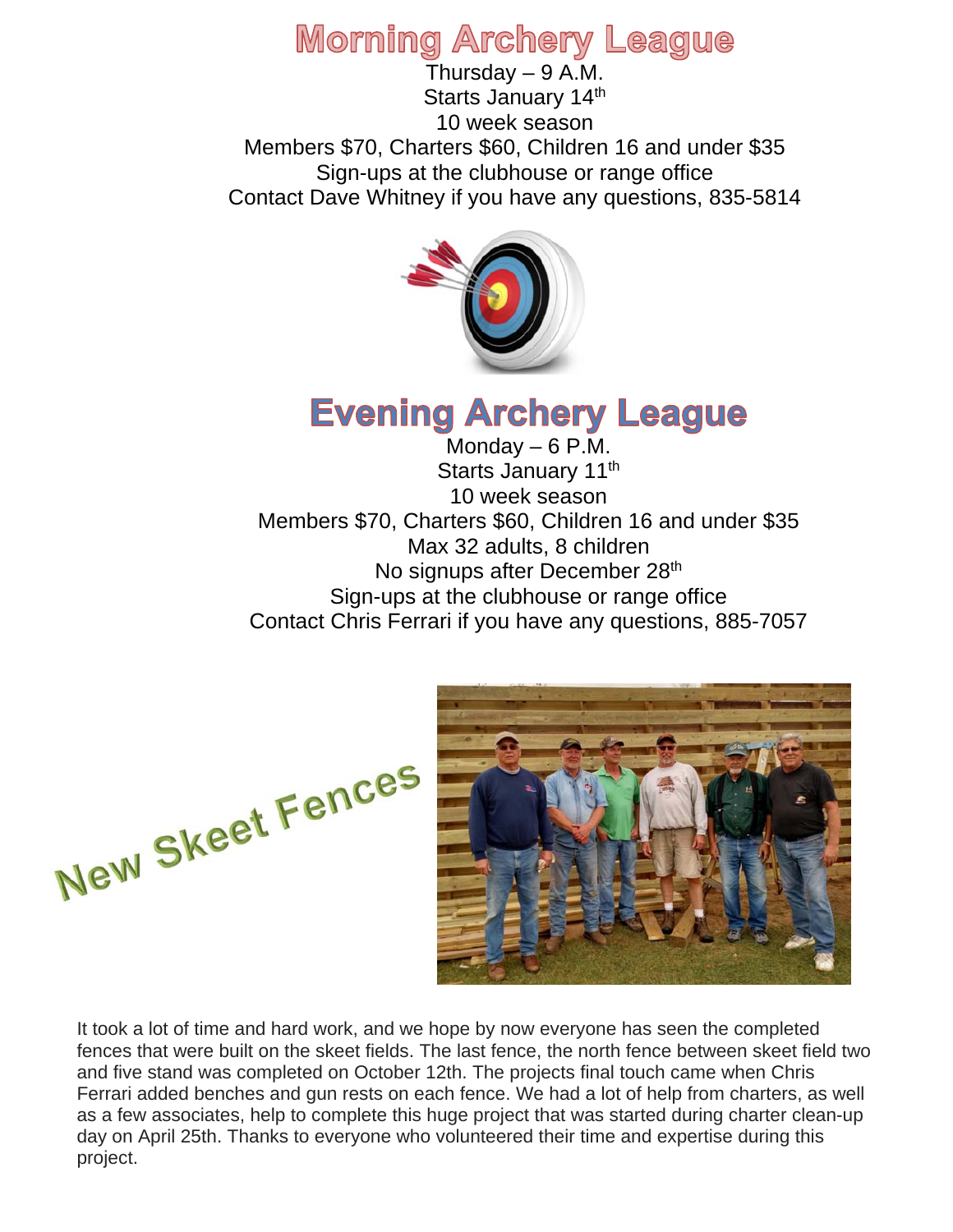### **Gun Safes**

Walk – In Vault Doors Fort Knox – American Security – Graffunder

## **HOOGERHYDE SAFE**

1033 Leonard St NW, Grand Rapids, MI 49504 **Phone: (616) 458-6365** Fax: (616) 485-2554

### **SK FULL DRAW 3-D ARCHERY RANGE**

10751 12th Ave., Grand Rapids, MI 49534 Phone: **(616) 791-7970** 

Open 7 Days **Stan Kurek**

Dawn to Dusk WWSC Member

#### **November Range Hours**

#### **Nov 1 – 15**

Mon – Sat: 9:00am – 5:15pm Sundays: 10:00am – 5:15pm

#### **Nov 16 – 31**

Mon – Sat: 9:00am – 5:00pm Sundays: 10:00am – 5:00pm Link for range hours: http://www.wwsc.org/rangehours.shtml Link for range rules: http://www.wwsc.org/img/ranges/Ra

#### **West Walker / DNR Deer Check hours**

Here is the deer check schedule for West Walker Sportsman's Club:

November 15 to November 20; 10:00 am to 2:00 pm

November 23 to November 27; 10:00 am to 2:00 pm





#### **How to Get What You Want**

Hey guys, want to get what you want for Christmas this year? Print this newsletter and put it on the coffee table where it can be "seen". So, ladies…. you ask, "Can it really be this easy?" You bet. We sell gift certificates which are redeemable for memberships, and we now offer ten round punch cards for skeet and trap shooters. These are sold at the clubhouse (Wed 9a-12, 6p-10, Sat/Sun 10a-2) or the Range Office (7 days/week). We take cash, checks, Visa, MasterCard and Discover. We are currently able to take credit cards only in the clubhouse.

|               | <b>LUIJ DIY OUII INAIIIC</b>                 |                         |  |  |
|---------------|----------------------------------------------|-------------------------|--|--|
| <b>Jan 27</b> | Glock G21Gen 4 or G30S in .45 cal            | Rod Cotts #92           |  |  |
| Feb 24        | Savage B-mag 17WSM                           | <b>Mark Crauss #242</b> |  |  |
| <b>Mar 31</b> | Ruger LC9 Model 3200 9mm                     | John Hawkins #102       |  |  |
| Apr 28        | <b>Ruger 10/22 Distributor Exclusive</b>     | Kelvin Sikkema #266     |  |  |
| <b>May 26</b> | <b>S&amp;W M&amp;P Shield, 9mm</b>           | Tom Stoops #185         |  |  |
| <b>Jun 30</b> | Marlin 60 (.22lr) AND Savage Rascal (.22lr)  | Dylan Stark #87         |  |  |
| <b>Jul 28</b> | <b>S&amp;W Model 642 .38cal</b>              | Doug Warren #215        |  |  |
| Aug 25        | Ruger American Centerfire std or youth cal.  | Tom May #200            |  |  |
| Sep 29        | Glock 42 .380 Cal Semi-auto                  | Dale Engstrom #111      |  |  |
| <b>Oct 27</b> | Savage 11/111 Trophy Hunter XP w/Nikon scope | John Henry #270         |  |  |
| Nov 24        | Springfield XD 3", .40Cal w/night sights     |                         |  |  |
| <b>Dec 29</b> | Beretta A300 Outlander Camo Max4 12ga.       |                         |  |  |

**2015 Big Gun Raffle**